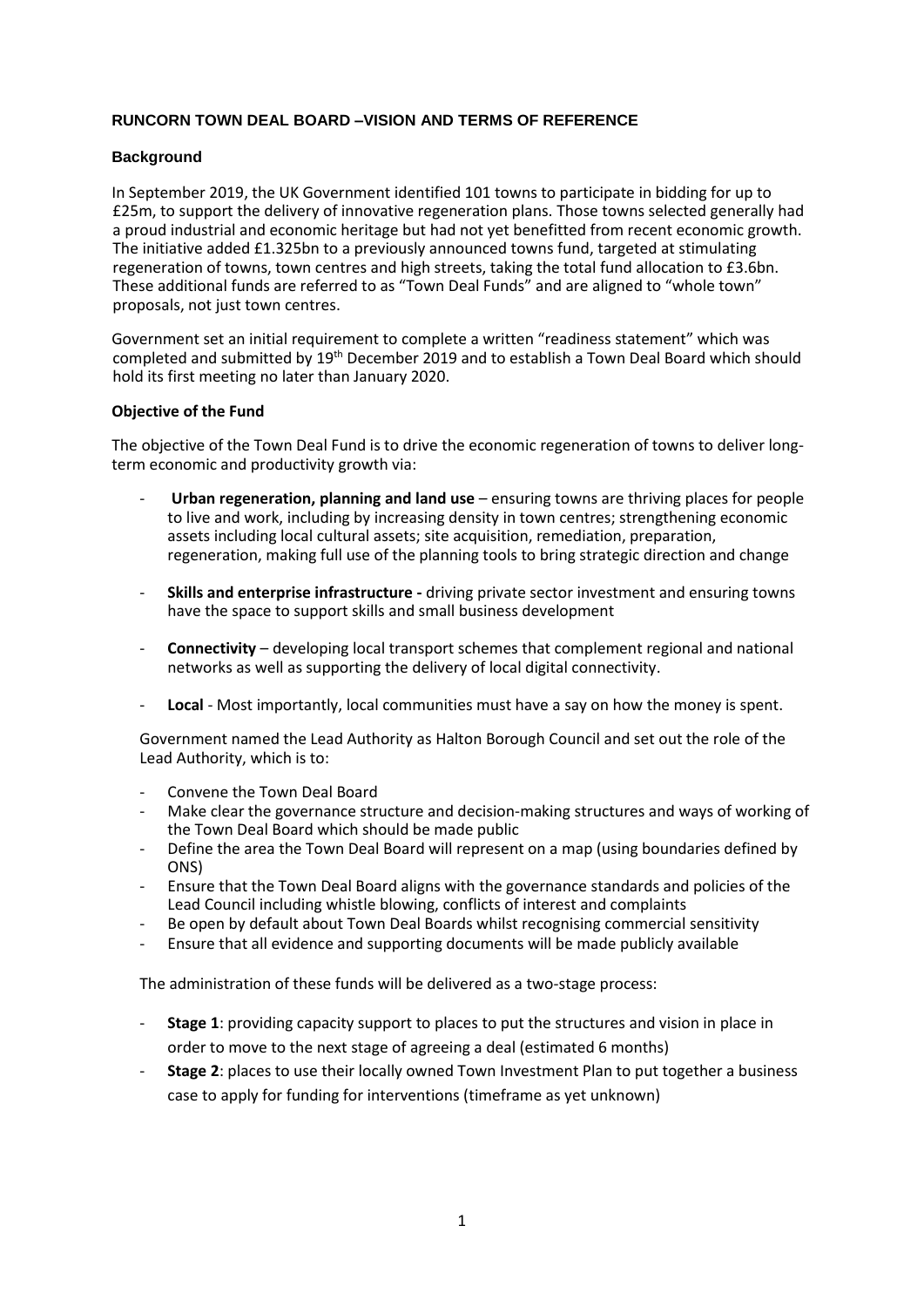## **TOWN CENTRE VISION**

#### **Role of the Town Board**

The Board will form to analyse the town's current situation, formulate a vision for its future, agree activities and interventions to realise this vision and oversee their delivery.

Key to this work is identifying an economically, socially and environmentally sustainable vision for the town centre as a successful, sustainable and well-liked place (the Town Vision).

The Board's role is advisory. It will:

- *Influence* the submission of the town's Towns Fund submission as well as efforts to attract other funding, be it from the private or public sector
- *Coordinate* plans, contributions and initiatives to make the whole greater than the sum of the parts
- *Promote* the Town Vision and the work to be undertaken together
- *Monitor* progress in activities over their delivery period

#### **Working Principles**

The Board can agree the Town Vision by systematically considering:

- How can the town's anchor institutions and main stakeholders contribute to achieving the Town Vision, recognising that this contribution may arise through financial contributions, supporting programmes, volunteering, joint promotion or initiatives or other means? The board should consider what avenues for impact are available
- How to bring together public, private and community partners from across the Borough to support the Council in identifying and supporting efforts to deliver the long term sustainability and vitality of our town centre as the focal points of our community. In particular, there is no merit in establishing competing boards – the Town Board will need to collaborate with existing interest groups
- Diversity we believe our submissions will benefit from a broad range of backgrounds and interests

#### **Key Activities**

In its *first phase of work*, the Board will need to answer the following questions:

- What is the town for, i.e. what should attract people to visit, work and live in the town?
- How should people (locals and visitors) *use* the town, including the homes, shops, business spaces, public spaces and amenities?
- How does this Town Vision fit into the *wider* system, i.e. the network of villages, towns and cities surrounding? What makes this town's offer attractive and different from elsewhere?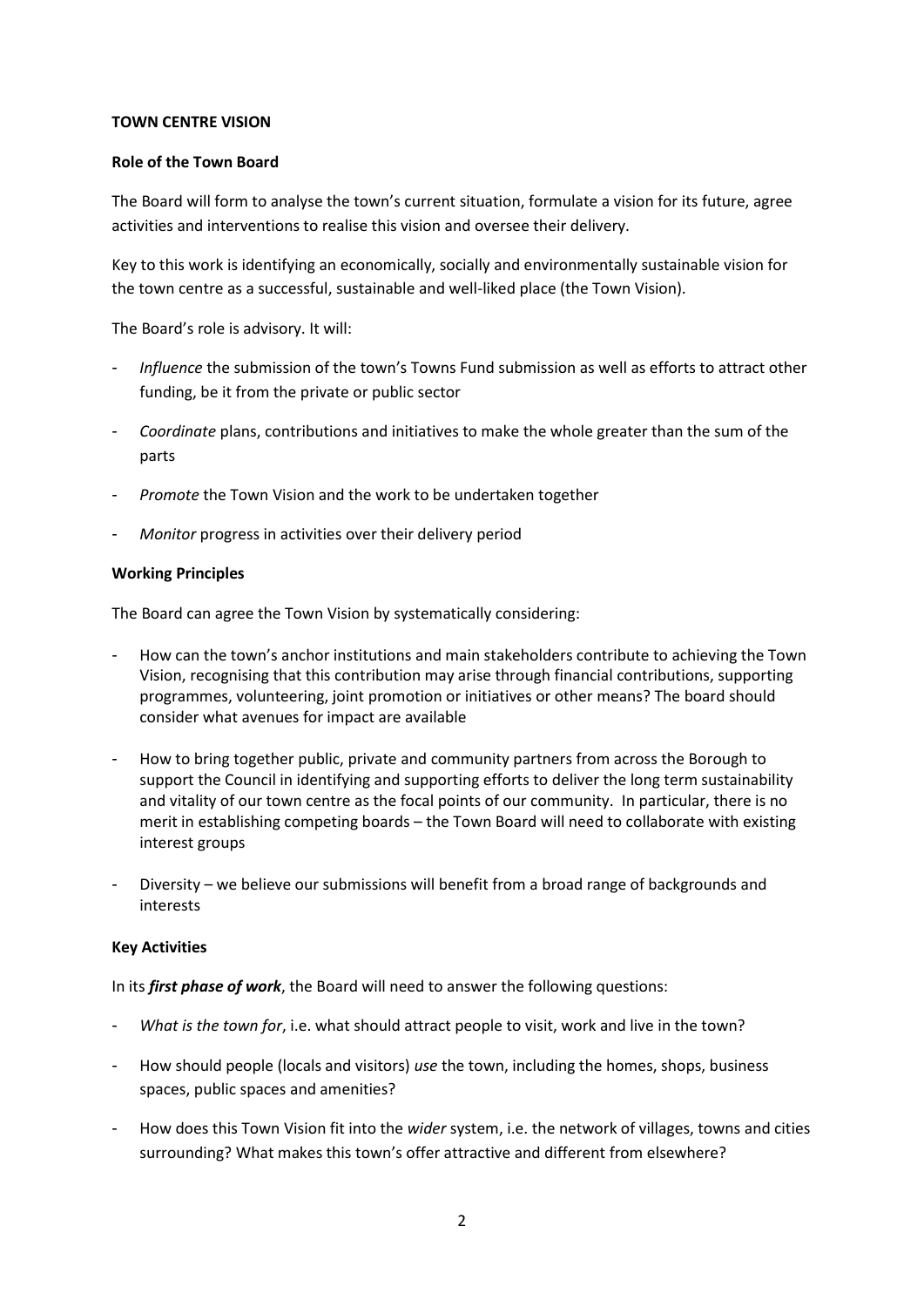- What is it that will make the town's *offer* attractive?

The answers to these questions should of course be both aspirational and founded in financial and social reality.

In its *second phase*, which may follow directly, the Board will need to answer the following questions:

- What are the gaps between this Town Vision and the current situation and what has caused the gaps? We must recognise here that many of the gaps will be beyond the town's direct control, e.g. changes in retail economy, changes in job market, and changes in tourism trends.
- What changes to the current physical environment would help achieve the Town Vision? This includes high streets, transport links, digital connectivity, housing supply and renewal, i.e. the fabric and connectivity of the place.
- How can we support locals to join and contribute to this Town Vision? This refers to how people use and participate in the life of the town. It links to locals' skills, access to employment, wellbeing and the cultural offer. For LCR, culture is the rocket fuel of regeneration.

In its *third phase*, which will take deliberation, outreach and analysis, the Board will need to determine as a collective:

- Interventions and projects
- Partnerships
- Funding
- **Communications**
- **Delivery**

There will be funds available to facilitate these phases from the government's capacity resources.

# **Workstream**

Ultimately, the Town Deal Board must all agree on an evidence-based, strategic Town Investment Plan, which must be informed by existing local strategies to develop a clear programme of intervention, coordinating resources regionally and influencing stakeholders to invest.

The Town Investment Plan will include background, context and evidence for the suggested strategic intervention, as well as a Town Vision that complements local economic strategies. If the proposal does not align with the objectives of the Towns Fund or is not completed by summer 2020, it is unlikely a deal will be agreed.

There should also be a consideration for the short, medium and long term plan for the town that will address how:

- Activity can be locally funded.
- How projects can be supported by public investment (such as Towns Fund) with cost estimates.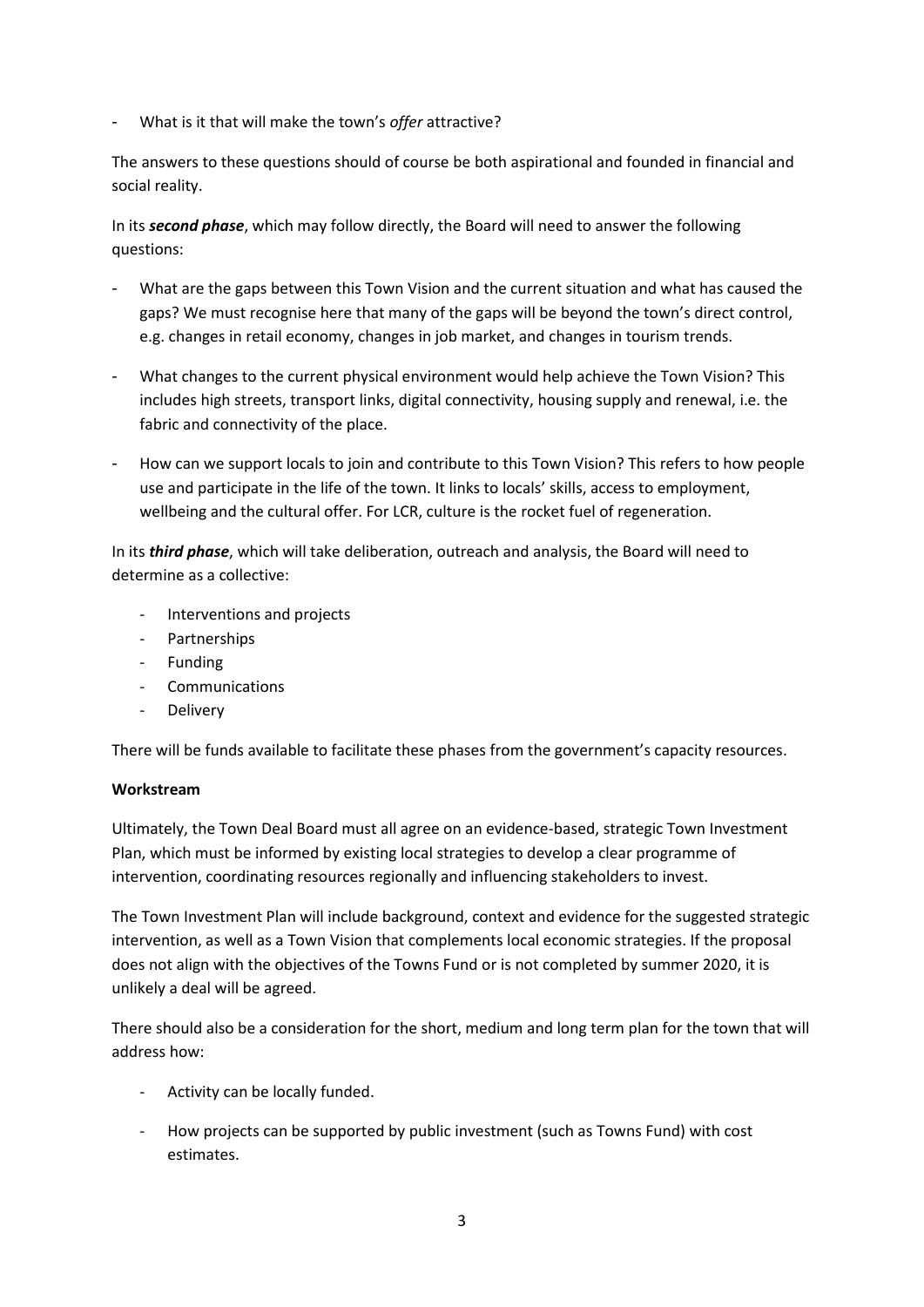How projects can be privately invested.

Additionally, towns must demonstrate their capacity to delivery their investment plan. To be included in the first tranche of funding, towns must ensure they can:

- Begin delivery by 2020/2021.
- Ensure that proposals align with the Towns Fund objectives and address the strategic need identified in the individual Town Plan.
- Provide a total value spend and expected spend for 2020/2021.
- Agree delivery of Towns Fund with relevant partnerships and obtain planning permission for intervention to begin.
- To manage in-house capacity for proposed scale of project and accountability for funding delivery.
- Demonstrate an ability to spend capital monies by 2021/2022.

All Town Investment Plans must be informed by existing local strategies, including those that exist at Liverpool City Region Combined Authority level, as they provide the strategic overview of an area and hold powers that are critical to deliver the aims of the funding.

It is anticipated that members will support the development of a series of strategic and policy recommendations for the town, supported by evidence and analysis. This will form the basis of the Council's final submission to MHCLG. It is essential that the Board's findings help the Council to develop a clear criteria based strategy for future investment and intervention into the town.

# **Specific areas of consideration:**

- 1. Identify the factors driving the shape, patronage and performance of the town centre;
- 2. Test the hypothesis that its role as a retail centre will diminish and identify what alternative functions might maintain its sustainability and vitality;
- 3. Options available to improve services and amenities, and to use them to improve social value in the town centre;
- 4. How community groups and the third sector can both support town centre vitality and benefit from it;
- 5. How town centre development can complement wider economic growth and opportunities in the Borough;

# **LCR/LA Strategic Vision**

This is a fantastic opportunity for the Board to:

- influence a key LCR policy area on a topic where the issue exists throughout the UK
- engage with the local authority and CA on a key policy area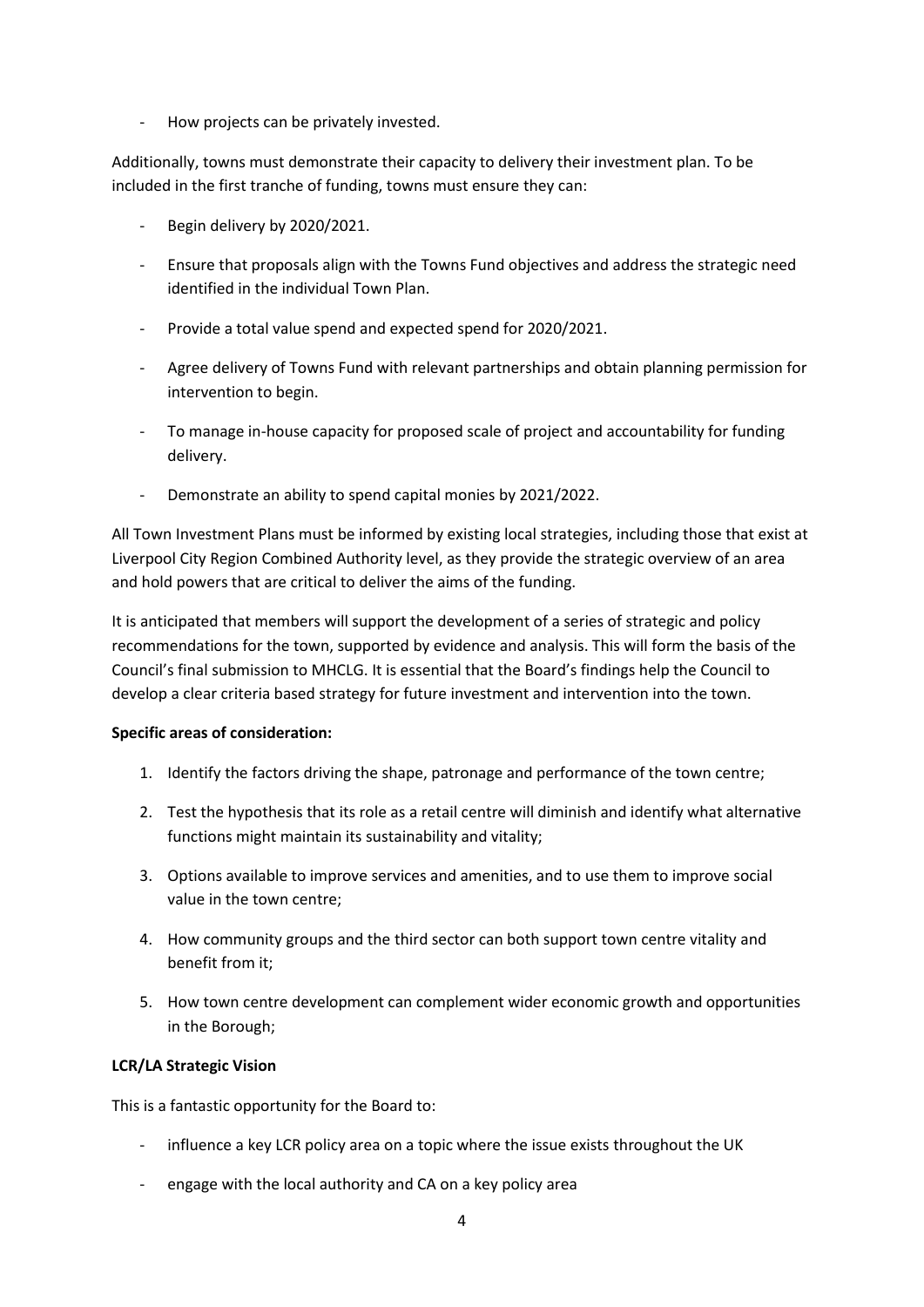help inform investment plans into the town centre for future years

Liverpool City Region Combined Authority and its Local Authority Partners recognise the need for intervention regardless of the central government towns fund. The role and structure of our town centres are changing. Their positions as retail centres are diminishing and there is a need to reposition them to ensure they fully serve the needs of our communities, visitors and businesses.

The Board should note that the LCR Metro Mayor has appointed IPPR North to run an expert led Commission to consider the long-term future of Liverpool City Region town centres, alongside making £6m in immediate funding available to Councils for investment in their existing town centre plans and piloting ideas to influence town centre interventions in possible future funding rounds. This work will support the Board in its policy making.

The LCR Local Industrial Strategy also recognises the importance of the towns' strategy, aligning with the directive that regeneration is not just a property initiative, it's a whole place initiative where people and place take priority of traditional property solutions.

## **APPENDIX ONE - ADMINISTRATIVE PROCEDURES**

## **1.0 Purpose and Objectives of the Board**

- 1.1 The Purpose of the Board is to produce a Town Investment Plan
- 1.2 The Objectives of the Board are to:
	- Define strategy and vision for the town
	- Develop and agree an evidenced based Town Investment Plan
	- Develop a clear programme of interventions
	- Serves as an advisory board to the local Council
	- Co-ordinate resources and influence stakeholders

## **2.0 Board Membership**

- 2.1 The **Chairperson** will be a locally-invested business leader, nominees proposed by the Lead Local Authority, and approved by the Board, having taken into consideration a number of factors including the ability to meet all the essential requirements of a Board Member and in addition, a demonstrable ability to:
	- understand the public, private, voluntary and community sectors
	- run an effective Board and manage relationships with both shareholders and stakeholders
	- ability to influence and persuade and communicate with others towards achieving the purpose and ambition of the Board
	- competently manage conflicts that may arise through competing/conflicting interests of the Board members and key stakeholders
	- ensure that the business is discussed in line with the agenda and ensure that everyone's views are heard and discussed, clear decisions are reached, accepted and follow-up.

The Chairperson is invited initially for a term of office for 24 months, with options to extend for a further 12 months.

2.2 The Board will be comprised of not more than 20 members.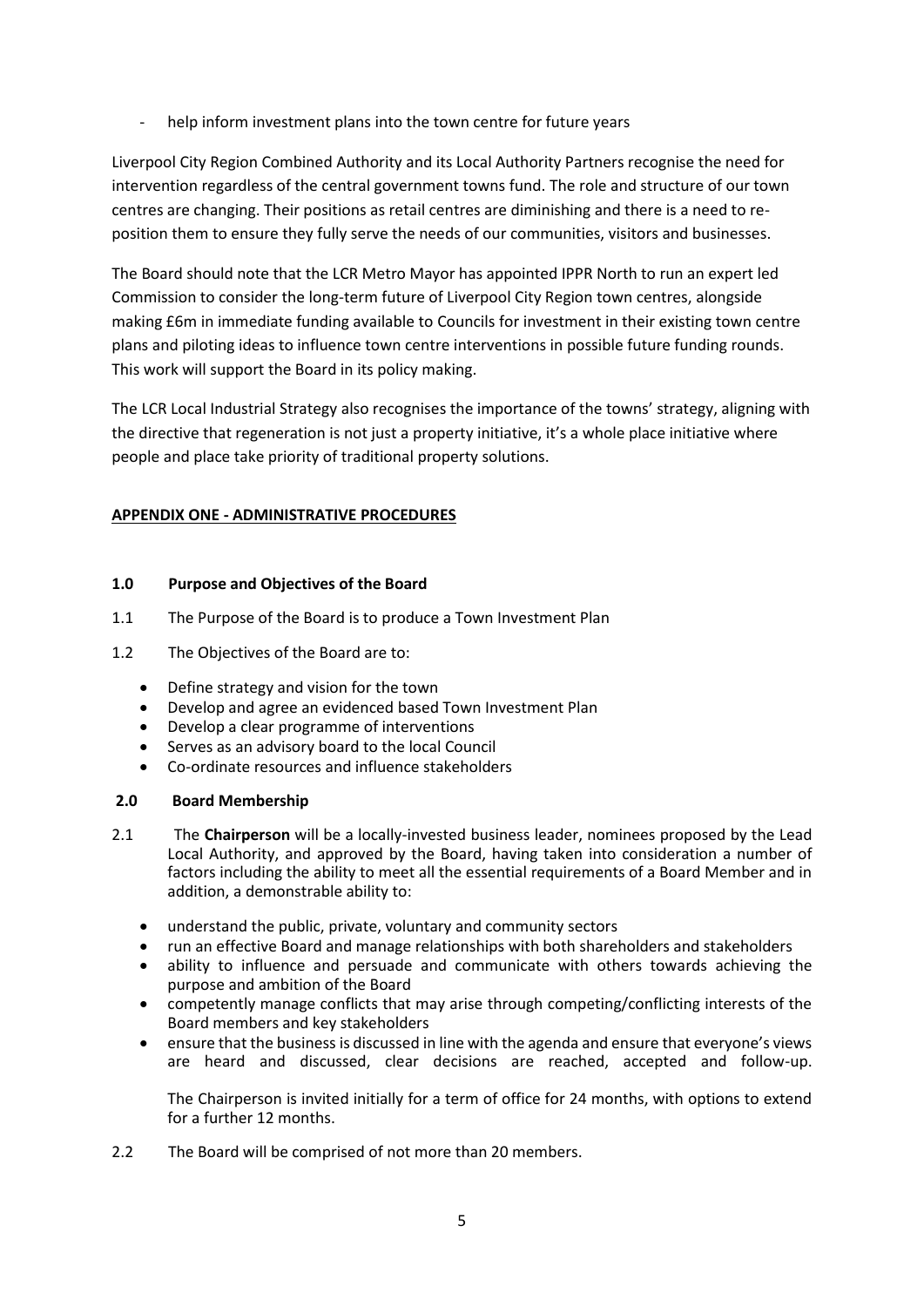- 2.3 Selection and appointment of the **Board Members** will be led by the Lead Local Authority. It is the Council's responsibility to ensure that the Board should include:
	- All layers of local government, mayoral Combined Authority, Local Enterprise Partnerships
	- Local business and investors
	- Community representatives
	- Local MP (Member of Parliament)
		- The Board may also include:
	- Local BID (Business Improvement District)
	- Job Centre Plus
	- Anchor Institutions
	- Arms-length bodies and other non-governmental agencies
- 2.4 Duration of Board Membership will be for a period of 24 months initially, with options for extension with the agreement of the Board and the Lead Authority.
- 2.5 The selection and appointment process of Board Members will be invitation-led and the following criteria will be taken into consideration:
	- Demonstrable passion and commitment to the development of the town's future
	- Record of commitment of time and resources into local social and economic infrastructure
	- Willingness to engage with the Local Authority and Town Deal Board, abiding by the Terms of Reference of the Town Deal Fund Board and its Code of Conduct and Decision-making processes
	- Respected and credible local community leader
	- Ability to meet the time commitments of the Board and attend Board meetings regularly
	- Domain knowledge or expertise, pertinent to the business of the Board
- 2.6 Board Members will not substitute with a deputy if unable to attend.
- 2.7 Board Members will be required to adhere to the governance standards and policies of the Lead Council including whistle blowing, conflicts of interest and complaints as well as the Nolan Principles.

## **3.0 Meeting**

- 3.1 Meetings will be held monthly for a period of approximately two hours, at an accessible and appropriate venue.
- 3.2 Secretariat support will be provided by officers of the lead Council, recording the business, decisions and actions of the Board.

The Council will be responsible for ensuring that the Town Deal Board:

- Aligns with the governance standards and policies of the Lead Council including whistle blowing, conflicts of interest and complaints
- The meetings are open by default in terms of how the Board conducts its business whilst recognising commercial sensitivity
- Ensure that all evidence and supporting documents will be made publicly available whilst recognising commercial sensitivity
- 3.3 The meetings will not be open to attendance by the press and public.
- 3.4 Agendas, decisions and actions agreed by the Board will be made available to Members of the Public by the Lead Authority.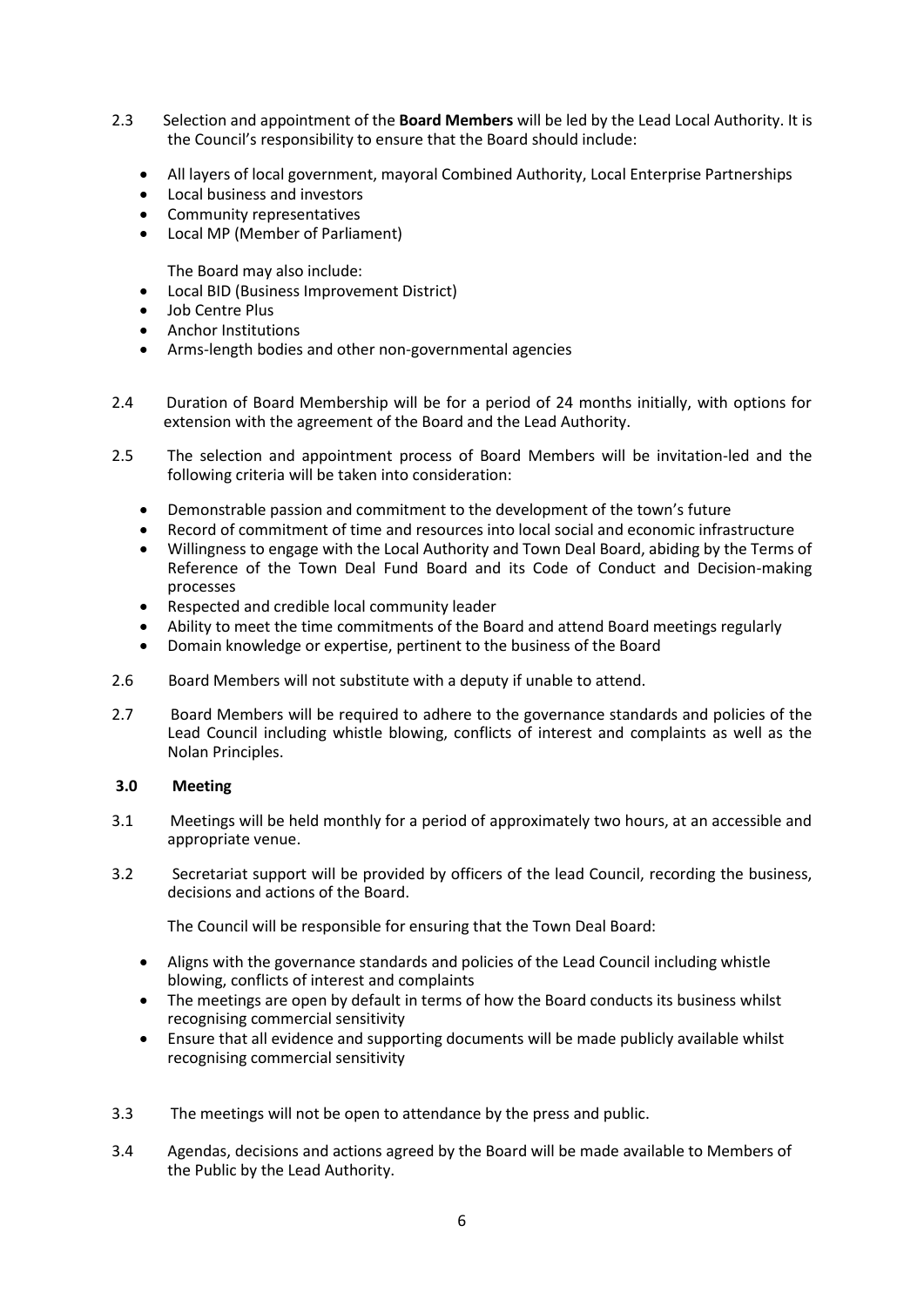3.5 Costs of hosting the meeting will be met by the Council. Costs of travel to Board meetings will not be met, but reasonable pre-approved expenses to carry out agreed business of the Board, may be met.

## **4.0 Decision-making**

- 4.1 All board members have a responsibility to ensure that adequate discussion of issues occurs before recommendations are made.
- 4.2 The Board has power to make all decisions in respect of the production of the Town Investment Plan. In due course, dependent on government's evaluation of the Investment Plan, further responsibilities of the Board may be defined with respect to the development of specific Business Cases.
- 4.3 Board Members are expected to attend regularly, and meetings will be diarised to ensure optimal attendance. However, if Board members are not able to attend, they are still required to read the board papers and make their views known to the Chair of the Board in advance of the Board meeting.
- 4.4 If consensus cannot be agreed by the Board, in the first instance, the Chairperson will mediate towards satisfactory resolution, based on an evidenced-led approach. If the Board still cannot reach consensus, decisions will be made on the basis of voting.
- 4.5 In the event that a decision needs to be made by casting a vote, each Board member is entitled to one vote. Board Members are not entitled to cast a vote if they are not in attendance at when the decision is formally agreed at a Board Meeting.

## **5.0 Delegating Tasks and Powers**

- 5.1 Sub-committees may be established by the Board to act as Task and Finish Groups for specific and appropriate elements of the Board's business. The Board should agree what Sub-Committees are required.
- 5.2 Additional non-Board members may be invited to provide skills, resources, insight and capacity to the task but must abide by the decision-making structures, Code of Conduct and Terms of Reference of the Board.
- 5.3 Each Sub-Committee should be chaired either by a Board Member or a Board-approved nominated representative.
- 5.4 Progress on tasks of the Sub-committees should be updated and reported to the Board, to a schedule agreed by the Board as appropriate to its agenda.
- 5.5 Procurement processes will be governed by the Financial Regulations and Procurement Procedures for any goods or services procured by funds for which the Council is the accountable body.

## **6.0 Code of Conduct**

6.1 One Code of Conduct will cover all Members of the Town Deal Board with respect to its purpose and objectives, its sub-committees and all public sector officers supporting the development and delivery of Runcorn Town Investment Plan. This will also apply to any secondees, consultants and contractors.